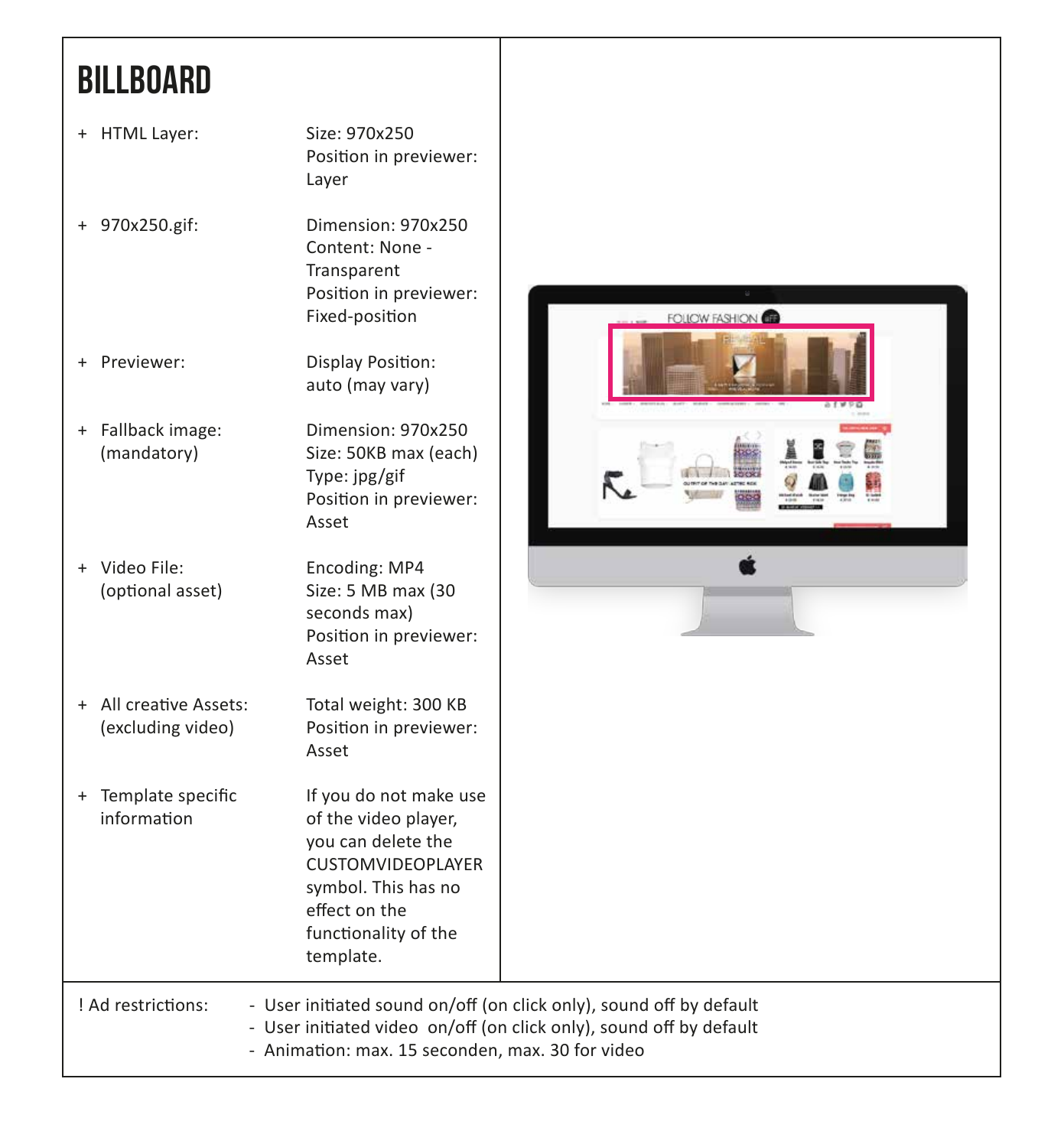#### halfpage ad

http://www.hotpinkmedia.nl/wp-content/uploads/2013/11/half-page-ad.png  $\blacksquare$  alternational method  $\blacksquare$ ALL ABOUT: FASHION, BEAUTY, LIFESTYLE, CELEIS & TRENDS. http://www.hotpinkmedia.nl/wp-content/uploads/2013/11/half-page-ad-page-ad-page-ad-page-ad-page-ad-page-ad-pagehttp://www.hotpinkmedia.nl/wp-content/uploads/2013/11/half-page-additionals-page-ad.png/ http://www.hotpinkmedia.nl/wp-content/uploads/2013/11/half-page-ad.php?hp-content/uploads/2013/11/half-page-ad http://www.hotpinkmedia.nl/wp-content/uploads/2013/11/half-page-ad.php?interferences.html  $\mathbb{R}$  is a subset of the lead of the leads  $\mathbb{R}$  and  $\mathbb{R}$  and  $\mathbb{R}$  and  $\mathbb{R}$ http://www.hotpinkmedia.nl/wp-content/uploads/2013/11/half-page-ad.png/uploads/2013/11/half-page-ad.png/uploads/2013/11/half-page-ad.png/uploads/2013/11/half-page-ad.png/uploads/2013/11/half-page-ad.png/uploads/2013/11/hal http://www.hotpinkmedia.nl/wp-content/uploads/2013/11/half-page-ad.png/uploads/2013/11/half-page-ad.png/uploads/2013/11/half-page-ad.png/uploads/2013/11/half-page-ad.png/uploads/2013/11/half-page-ad.png/uploads/2013/11/hal  $\mathcal{L}$  is a content/up and  $\mathcal{L}$  is a content/up of  $\mathcal{L}$  is a content/up of  $\mathcal{L}$ http://www.hotpinkmedia.nl/wp-content/uploads/2013/11/half-page-ad.php?hp-content/uploads/2013/11/half-page-ad http://www.hotpinkmedia.nl/wp-content/uploads/2013/11/half-page-ad.png-ad.png-ad-page-ad-page-ad-page-ad-pagehttp://www.hotpinkmedia.nl/wp-content/uploads/2013/11/half-page-ad.png/uploads/2013/11/half-page-ad.png/uploads/2013/11/half-page-ad.png/uploads/2013/11/half-page-ad.png/uploads/2013/11/half-page-ad.png/uploads/2013/11/hal http://www.hotpinkmedia.nl/wp-content/uploads/2013/11/half-page-ad.png http://www.hotpinkmedia.nl/wp-content/uploads/2013/11/half-page-ad.png + HTML Banner: Size: 300x600 Position in previewer: Fixed-Position + Video File: Encoding: MP4 (optional asset) Size: 5 MB max (30) seconds max) Position in previewer: Asset + All creative Total weight: 200 KB Assets (excluding Position in previewer: video) Asset ! Ad restrictions: - User initiated sound on/off (on click only), sound off by default - User initiated video on/off (on click only), sound off by default - Animation: max. 15 seconden, max. 30 for video

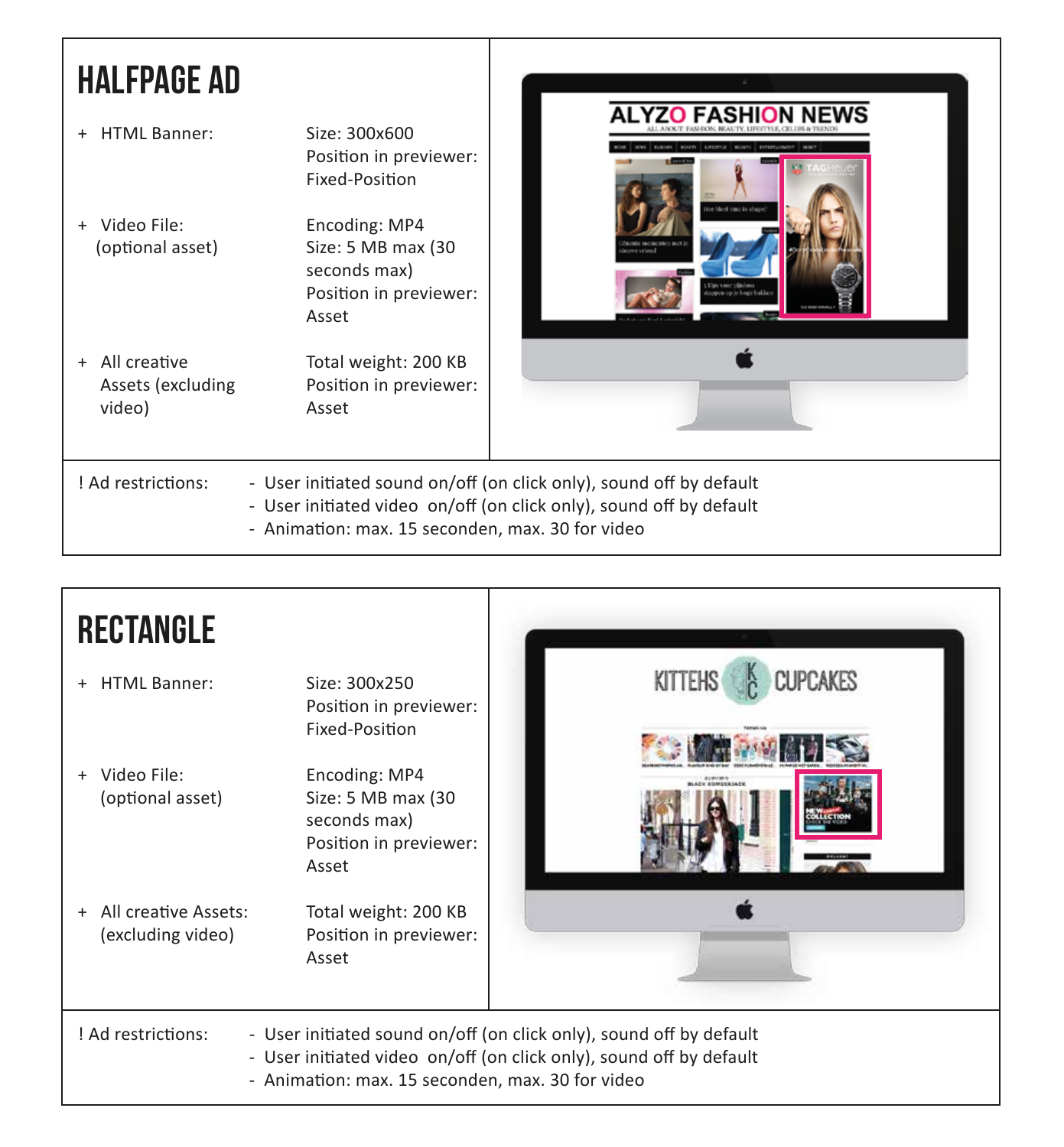### homepage takeover

| + Header:                    | Dimension: 1500px max -<br>250px<br>Size: 200kb max<br>Click implemented: Yes<br>Position in previewer: Layer |                                                                                                                                            |
|------------------------------|---------------------------------------------------------------------------------------------------------------|--------------------------------------------------------------------------------------------------------------------------------------------|
| + Skins:                     | Dimension: 640 x 1500 px<br>Size: 200kb max<br>Click implemented: Yes<br>Position in previewer: Layer         | <b>Part Line</b><br>Ervaar het zelf                                                                                                        |
| Rectangle:<br>$+$            | Dimension: 300 x 250 px<br>Size: 200kb max<br>Click implemented: Yes<br>Position in previewer: Layer          | <b>Philips Lumea</b><br>RF.<br><b>SISTUS SHOPLIN</b>                                                                                       |
| + Video:<br>(optional asset) | Encoding: MP4<br>Size: 5 MB max (30 seconds<br>max)<br>Position in previewer: Asset                           |                                                                                                                                            |
| + Previewer<br>settings      | Display position: Rectangle<br>Preview page: RoN                                                              |                                                                                                                                            |
| ! Ad restrictions:           | - Animation: max. 15 seconden, max. 30 for video                                                              | - User initiated sound on/off (on click only), sound off by default<br>- User initiated video on/off (on click only), sound off by default |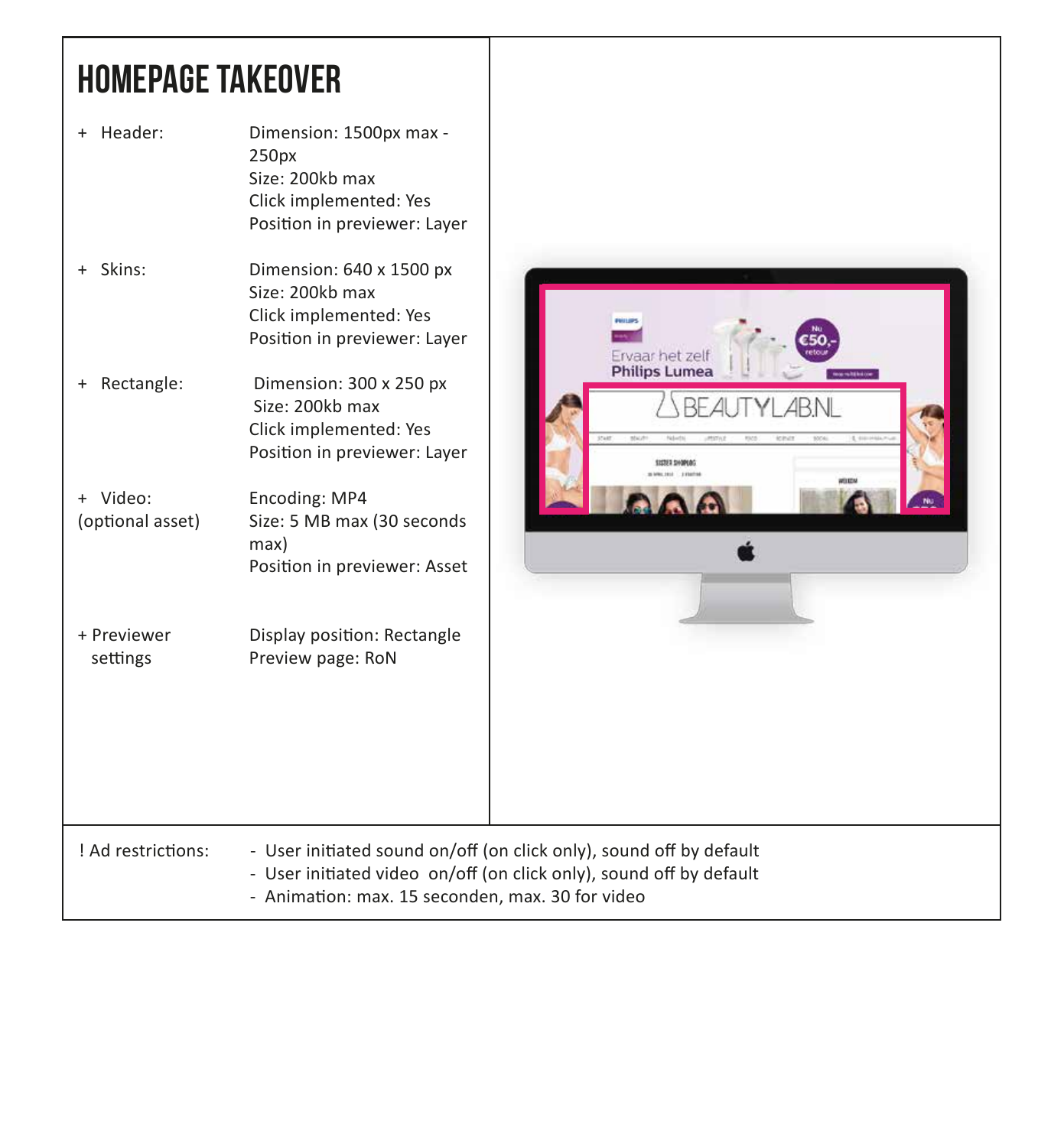# html slider/billboard xl

| + HTML Banner                                                                                                                                                                                     | Size: 970x500 px<br>Position in previewer:<br><b>Banner</b>                                                                                   |                                                                                                                                            |
|---------------------------------------------------------------------------------------------------------------------------------------------------------------------------------------------------|-----------------------------------------------------------------------------------------------------------------------------------------------|--------------------------------------------------------------------------------------------------------------------------------------------|
| + Images                                                                                                                                                                                          | For the best result on<br>retina displays, use<br>images twice the size<br>of the ad.<br>1940x1000px                                          |                                                                                                                                            |
| + All creative Assets                                                                                                                                                                             | Total weight: 400 KB<br>Position in previewer:<br>Asset                                                                                       |                                                                                                                                            |
| + Template specific                                                                                                                                                                               | The slider has 5 image<br>slides. If you want to<br>edit the number of<br>slides, edit the settings<br>within the<br>slider_settings.js file. | <b>AIRE, SHIP INAUGHING</b><br><b>MOVE</b><br>Cultures a<br>#FITGIRLCODE                                                                   |
| var slider width = Number; The width of the slider<br>var slider_height = Number; The height of the slider                                                                                        |                                                                                                                                               |                                                                                                                                            |
| var slider_background = Number; The background<br>of the slider. Leave empty("") if you don't want to<br>change this. This can be a colour ("#FF0000") or<br>and image source ("background.jpg"). |                                                                                                                                               |                                                                                                                                            |
| var slider type = "slide"; Type of animation used to<br>change slides. Options include: fade, slide.                                                                                              |                                                                                                                                               |                                                                                                                                            |
| var auto_play_slider = true/false; // Auto play<br>the slider.                                                                                                                                    |                                                                                                                                               |                                                                                                                                            |
| ! Ad restrictions:                                                                                                                                                                                | - Animation: max. 15 seconden, max. 30 for video                                                                                              | - User initiated sound on/off (on click only), sound off by default<br>- User initiated video on/off (on click only), sound off by default |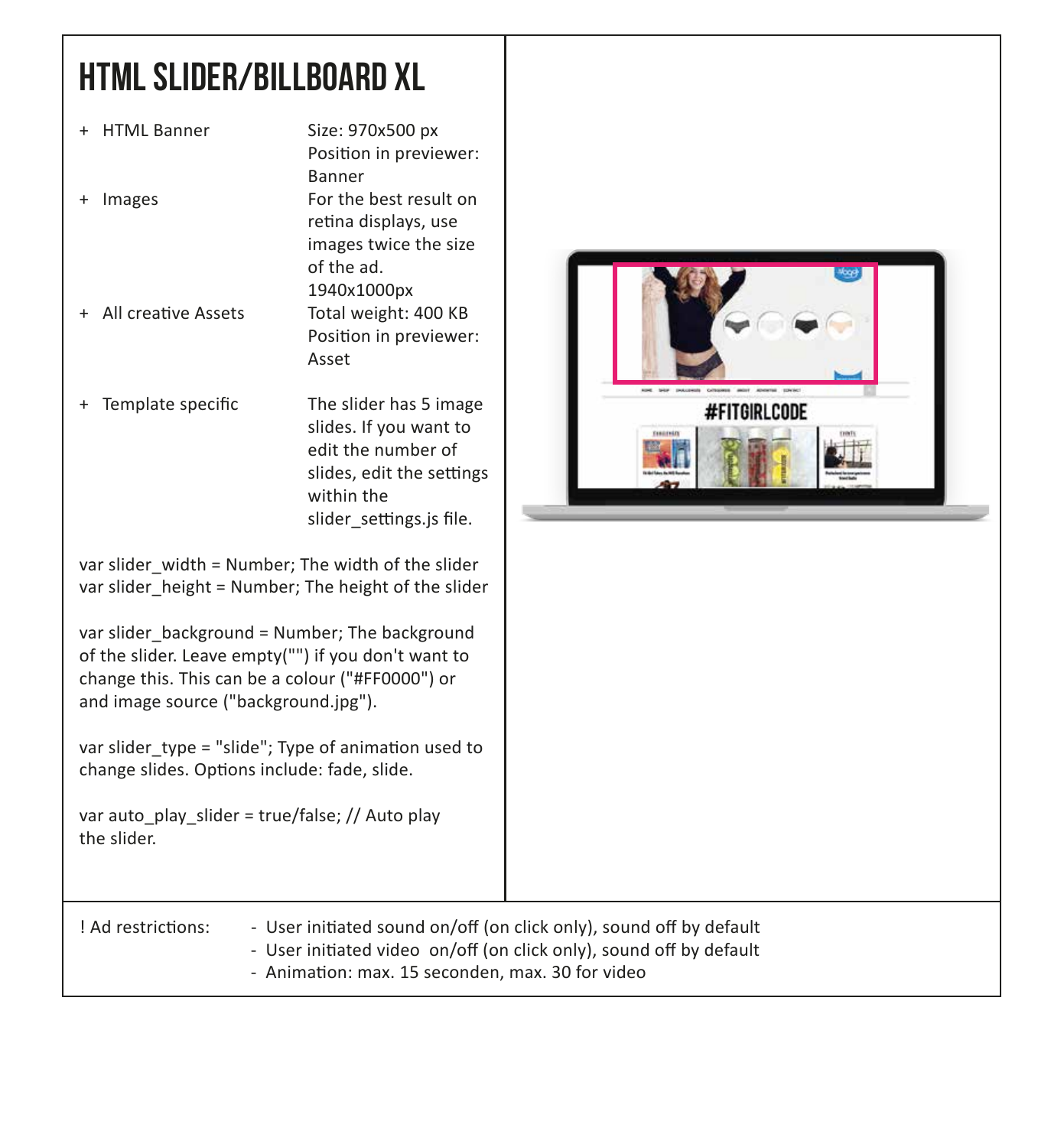# floor ad

| <b>HTML Layer:</b><br>$+$<br>+ Video File:<br>(optional asset)                                                                                                                                                       | Collapsed size: 100%x<br>80px<br>Expanded size: 100%x<br>400px<br>Position in previewer:<br>Layer<br>Encoding: MP4<br>Size: 5 MB max (30<br>seconds max) | $\bullet$                                                                                                                   |  |
|----------------------------------------------------------------------------------------------------------------------------------------------------------------------------------------------------------------------|----------------------------------------------------------------------------------------------------------------------------------------------------------|-----------------------------------------------------------------------------------------------------------------------------|--|
|                                                                                                                                                                                                                      | Position in previewer:<br>Asset                                                                                                                          | <b>GLANS INDIA STOR</b><br><b>WALT OWNER CTIES</b><br><b>LENDE HUID</b><br>ESCHERADIG SPR 15<br>VIND DE SE DIE EU JOU PAST. |  |
| + All creative Assets<br>(excluding video)                                                                                                                                                                           | Total weight<br>Smartphone: 200 KB<br>Total weight Tablet:<br>300 KB<br>Position in previewer:<br>Asset                                                  | <b>GARNICR</b>                                                                                                              |  |
| + Previewer Settings:                                                                                                                                                                                                | Display position: Auto<br>Backup Gif: None                                                                                                               |                                                                                                                             |  |
| + Template specific<br>information                                                                                                                                                                                   | This template works<br>on desktop and on<br>tablet. On desktop,<br>expanding is triggered<br>with a Mouse Over,<br>on Tablet with a<br>Touch(Click).     |                                                                                                                             |  |
| ! Ad restrictions:<br>- User initiated sound on/off (on click only), sound off by default<br>- User initiated video on/off (on click only), sound off by default<br>- Animation: max. 15 seconden, max. 30 for video |                                                                                                                                                          |                                                                                                                             |  |